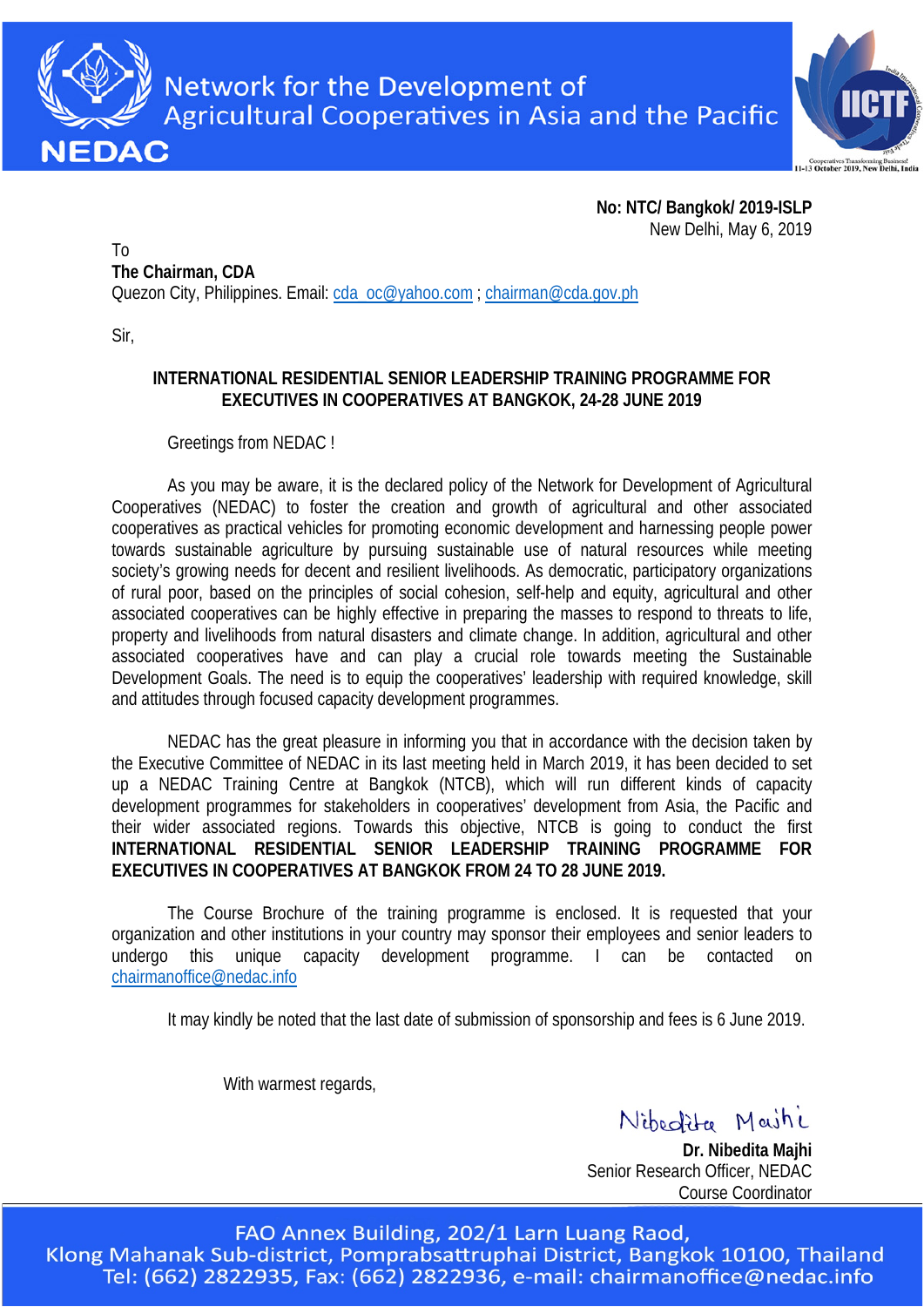# **Training Centre, Bangkok**



## **Tranforming Cooperative Leaders**

**RESIDENTIAL INTERNATIONAL SENIOR LEADERSHIP PROGRAMME** FOR EXECUTIVES IN COOPERATIVES **AT BANGKOK**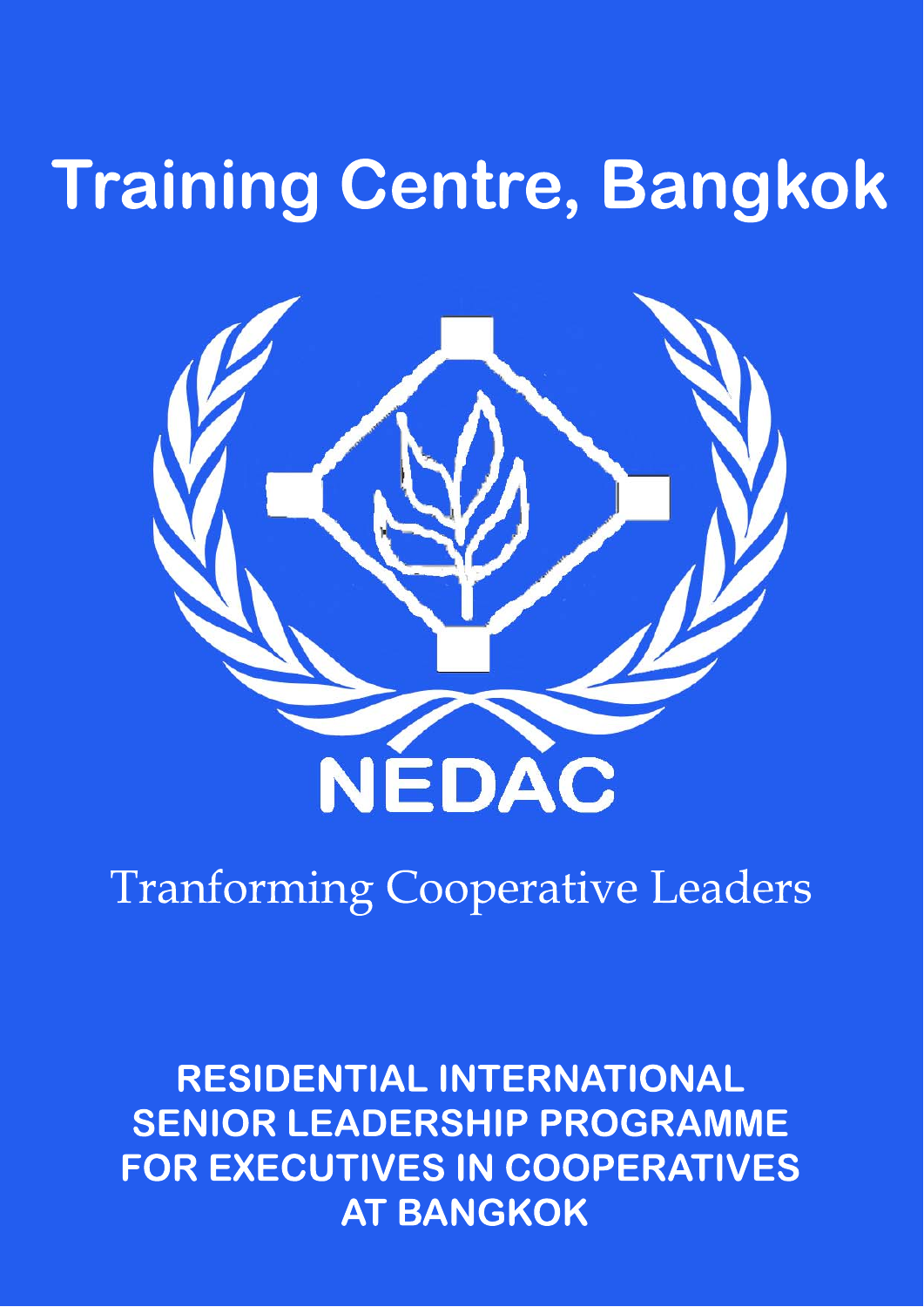### **NEDAC Training Centre, Bangkok**

### **ANNOUNCES TRAINING PROGRAMME**

**RESIDENTIAL INTERNATIONAL SENIOR LEADERSHIP PROGRAMME FOR EXECUTIVES IN COOPERATIVES**

**From 24 June 2019 to 24 June 2019 at Bangkok Deadline of application and fees submission: 6 June 2019**

#### **1. Context**

**1.1.**Cooperatives are pivotal to the global economy. Based on a powerful idea of group synergy to create members-driven and people-centred collectives, largely of farmers and producers of various rural economic services and products, cooperatives are key players across the value chains for fairer returns to their members and communities. Producers and consumers are collaborating through cooperatives to reduce trade costs, shorten value chains, cutting inefficiencies and provide remunerative price and inclusive employment opportunities to their members, users and workers. Cooperatives today have established themselves world over as a huge movement of 3 million cooperatives and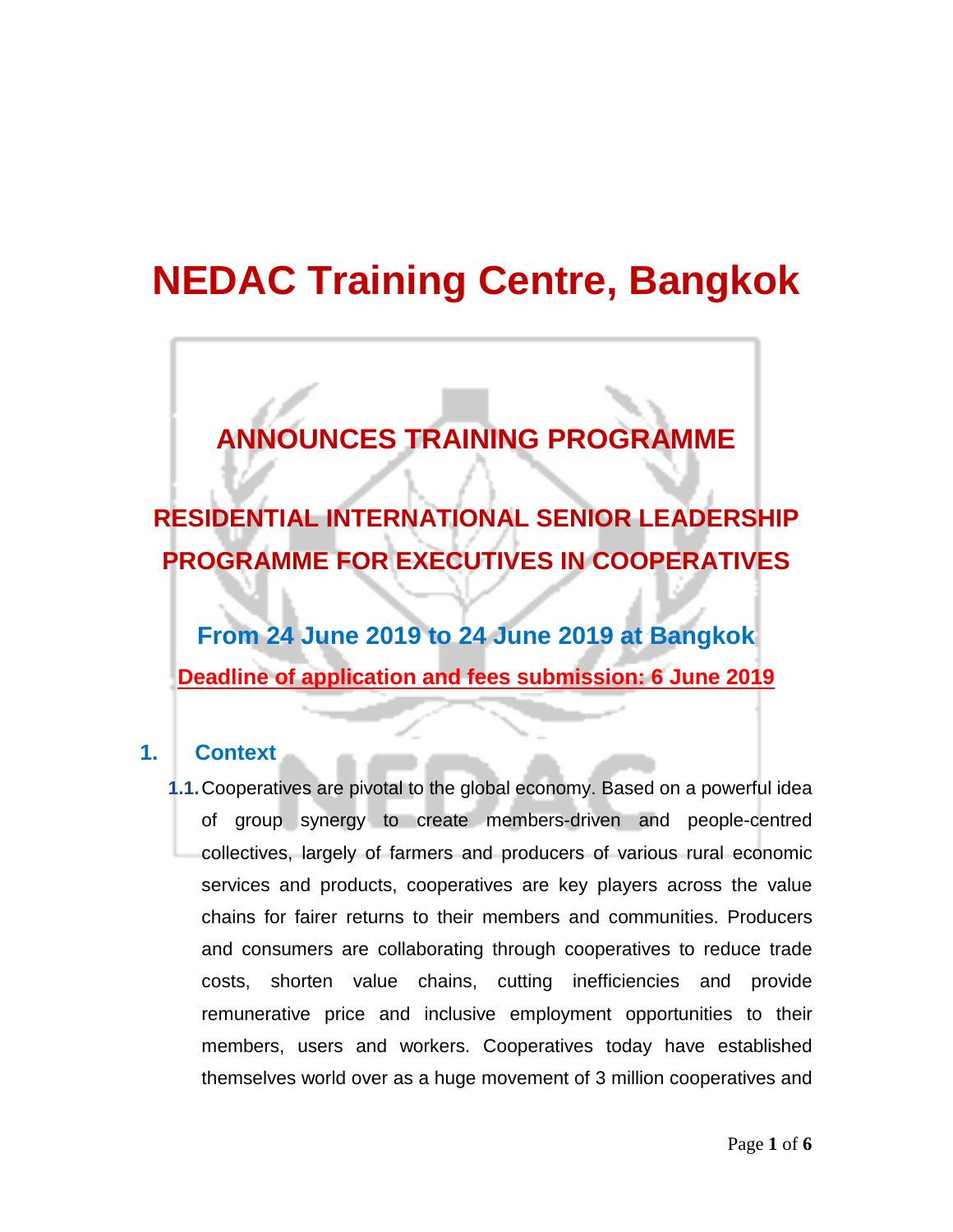1.2 million cooperative members. These represent almost 10% of the global employed population and are acting as valuable partners to mitigate emerging challenges and accomplish Sustainable Development Goals.

- **1.2.**It is the declared policy of the Network for Development of Agricultural Cooperatives (NEDAC) to foster the creation and growth of agricultural and other associated cooperatives as practical vehicles for promoting economic development and harnessing people power towards sustainable agriculture by pursuing sustainable use of natural resources while meeting society's growing needs for decent and resilient livelihoods. As democratic, participatory organizations of rural poor, based on the principles of social cohesion, self-help and equity, agricultural and other associated cooperatives can be highly effective in preparing the masses to respond to threats to life, property and livelihoods from natural disasters and climate change. In addition, agricultural and other associated cooperatives have and can play a crucial role towards meeting the Sustainable Development Goals. The need is to equip the cooperatives leadership with required knowledge, skill and attitudes through focused capacity development programmes.
- **1.3.**In recent past, the economics of developing countries particularly in Asia, Pacific and Africa are facing challenges on account of technology, robust inflow of knowledge, data, delocalization, social conflicts and growing cleavages, income inequality etc. On agriculture front, the issues of low productivity, high cost of production, low levels of value addition, inadequate value chains, climate change, inadequate market access etc. are leading to low price realization and farm distress. This is compelling the world to relay focus and thrust on cooperatives in view of their potential to offer paradigm where inclusion, participation and growth go hand-in-hand.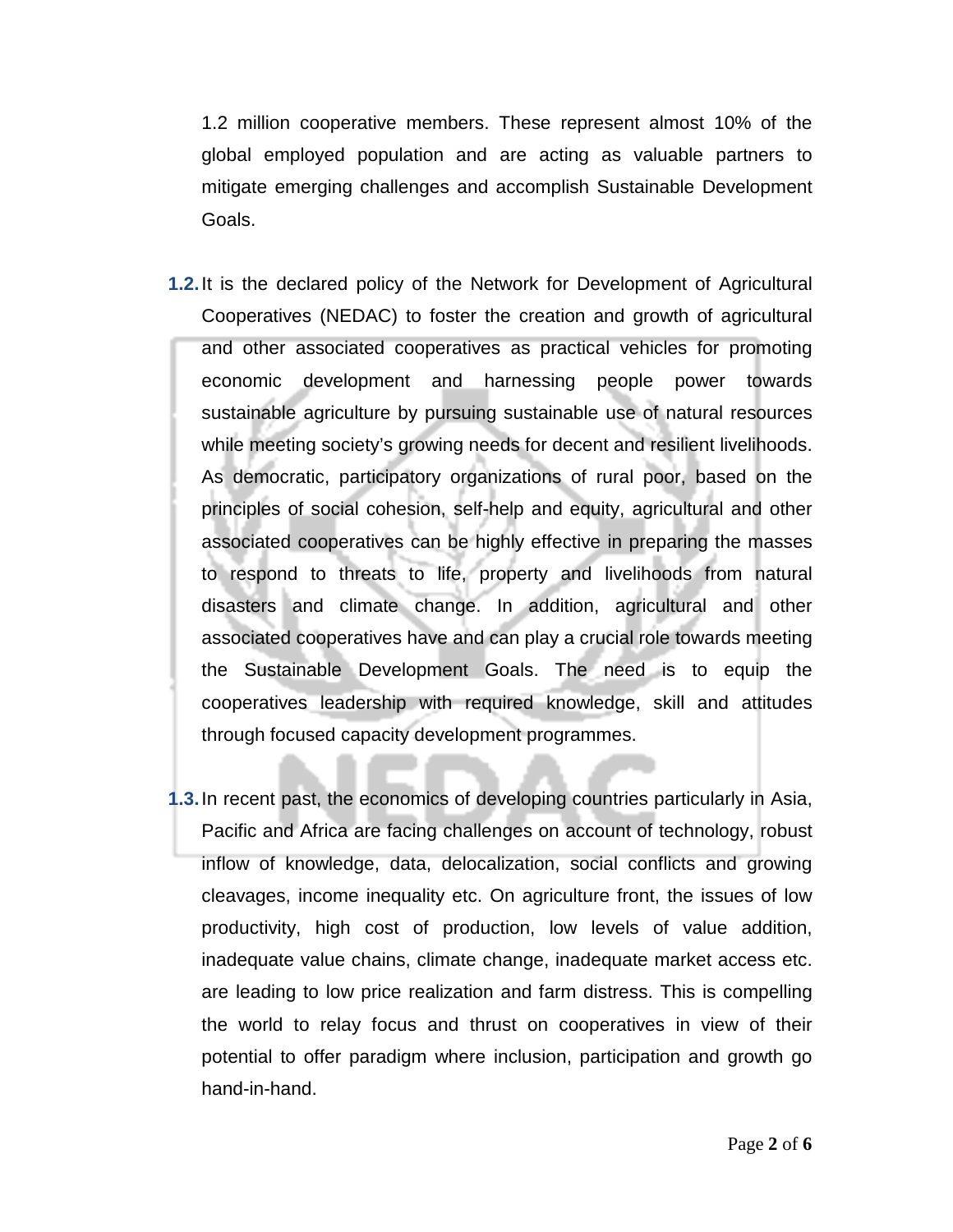- **1.4.**Cooperatives, thus need to relook within and reorient themselves to function at more challenging levels level in view of the confidence reposed by governments and public, and to continuously remain relevant to serve their members' interest and contribute significantly in economic development of the countries. The cooperatives must integrate advance knowledge, skills and technology to effectively lead, govern and manage themselves.
- **1.5.**The government policy makers, cooperative leaders, managers and other key functionaries therefore need to undergo capacity building programmes with the objectives to appreciate and learn the existing and changing environment, challenges, adapt appropriate leadership and managerial practices to sub serve objectives of their cooperatives and strengthen the agri-eco system.

#### **2. Design of the Residential Training Programme**

#### **2.1.Profile of Participants**

- 2.1.1. Personnel from Government organizations / agencies: Ministries, Departments and Institutions with direct responsibility for agricultural and other associated cooperatives development;
- 2.1.2. Personnel from any cooperative organization/ federation/ association connected with agricultural and other associated cooperatives;
- 2.1.3. Leaders from any cooperative or Government supported institution;
- 2.1.4. Personnel supported by any cooperative sector institution
- 2.1.5. Personnel deputed by any international organization

#### **2.2.Programme objectives**

The programme would enable the participants to: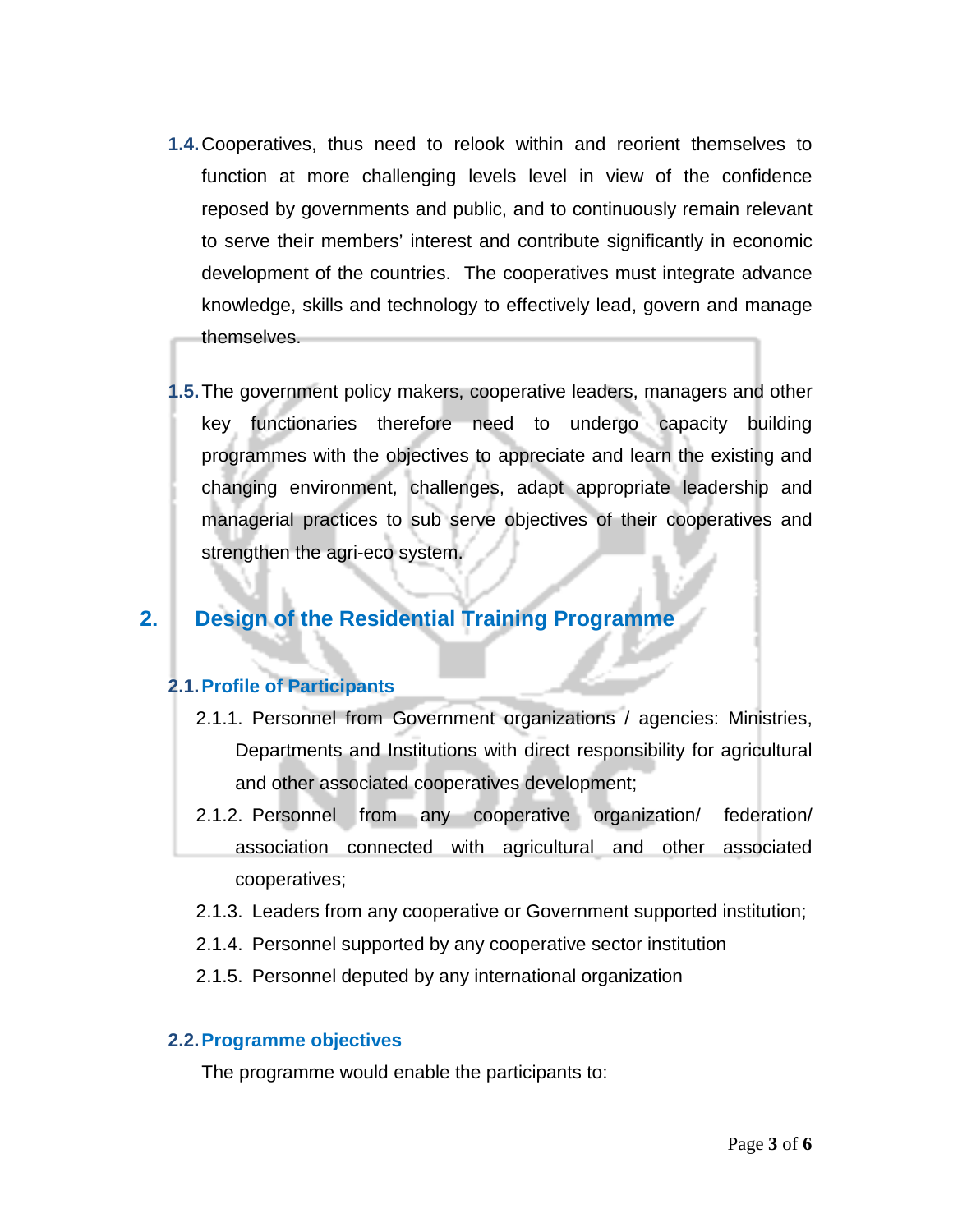- 2.2.1. Share experiences on environment, policy framework, challenges, opportunities and strategies to develop agri-business cooperatives in various countries
- 2.2.2. Showcase the successful approaches and business practices in various sectors of cooperatives and to draw lessons to frame appropriate interventions in cooperatives
- 2.2.3. Learn appropriate practices to enhance youth and women entrepreneurship and members' centrality in cooperatives
- 2.2.4. Acquire skills to guide and lead cooperatives to continuously improve the systems and practices to stay relevant in emerging agri business eco system

#### **2.3.Broad areas covered under the course**

- 2.3.1. Global economic and agri business trends- lessons for cooperatives
- 2.3.2. Climate change, mitigation and resilience for agriculture
- 2.3.3. Contemporary and emerging food safety and nutrition issues
- 2.3.4. Good Agricultural Practices GAP)-Opportunities and Challenges for **Cooperatives**
- 2.3.5. Cross country **e**xperiences on rural credit cooperatives
- 2.3.6. Cross country **e**xperiences on research applications for increasing farm incomes
- 2.3.7. GI as a business strategy for cooperatives
- 2.3.8. Agriculture technology- new trends
- 2.3.9. Agro processing- new trends
- 2.3.10. Value chain management in horticulture
- 2.3.11. Cross country **e**xperiences on youth and women entrepreneurs in cooperatives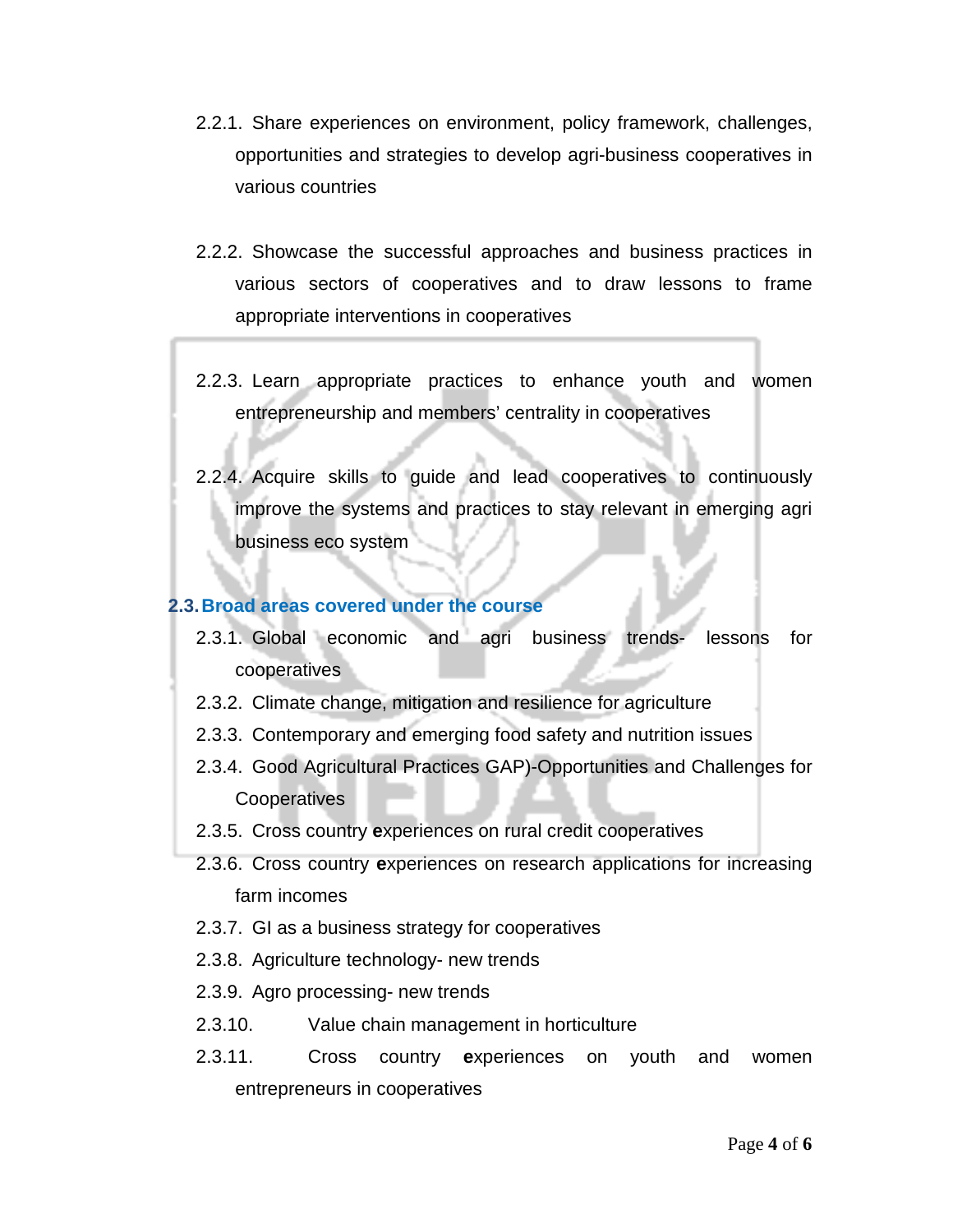#### 2.3.12. Experiential learning visits

**3. Duration of the training programme:**  $24^{\text{th}}$  -28<sup>th</sup> June, 2019

#### **4. Deadline of application and fees submission:** 6 June 2019

5. **Venue: Baiyoke Boutique Hotel,** 120/359 Rajprarop Rd., Phayathai, Bangkok 10400 Thailand Tel: 66 (0) 2 251 8800 – 1, 66 (0) 2 251 8255 Fax: 66 (0) 2 255 5551 E-mail: baiyokeboutique@baiyoke.co.th Website: [www.baiyokehotel.com](http://www.baiyokehotel.com/)

#### 6. **Administrative Aspects of Residential Training Programme**

**6.1.Accommodation:** Baiyoke Boutique Hotel

#### **6.2.Fee structure & PAYMENT DETAILS:**

| 6.2.1. Registration fee: US\$500                                         |                                                                                                            |               |
|--------------------------------------------------------------------------|------------------------------------------------------------------------------------------------------------|---------------|
| 6.2.2. Course fee: US\$1500 to be paid in advance to                     |                                                                                                            |               |
| Name of A/C Holder/Beneficiary                                           | <b>NEDAC</b>                                                                                               |               |
| <b>NEDAC Account number</b><br>Name of Bank and address<br>$\mathcal{L}$ | 003-200028-9-840<br>Siam Commercial Bank (SCB)<br>Banglumpu Branch 135<br>Sumern Road, Bangkok<br>Thailand | Phra<br>10200 |
| Swift code                                                               | <b>SICOTHBK</b>                                                                                            |               |

- 6.2.3. Fee covers costs towards airport to hotel and back to airport transfer, hotel accommodation for six days that is check in on 23<sup>rd</sup> June and check out on  $29<sup>th</sup>$  June, 2019. It also includes cost towards breakfast tea/coffee/lunch during training days, training inputs/materials, field visits, certificate of participation.
- 6.2.4. **Health cover & insurance:** Participant's responsibility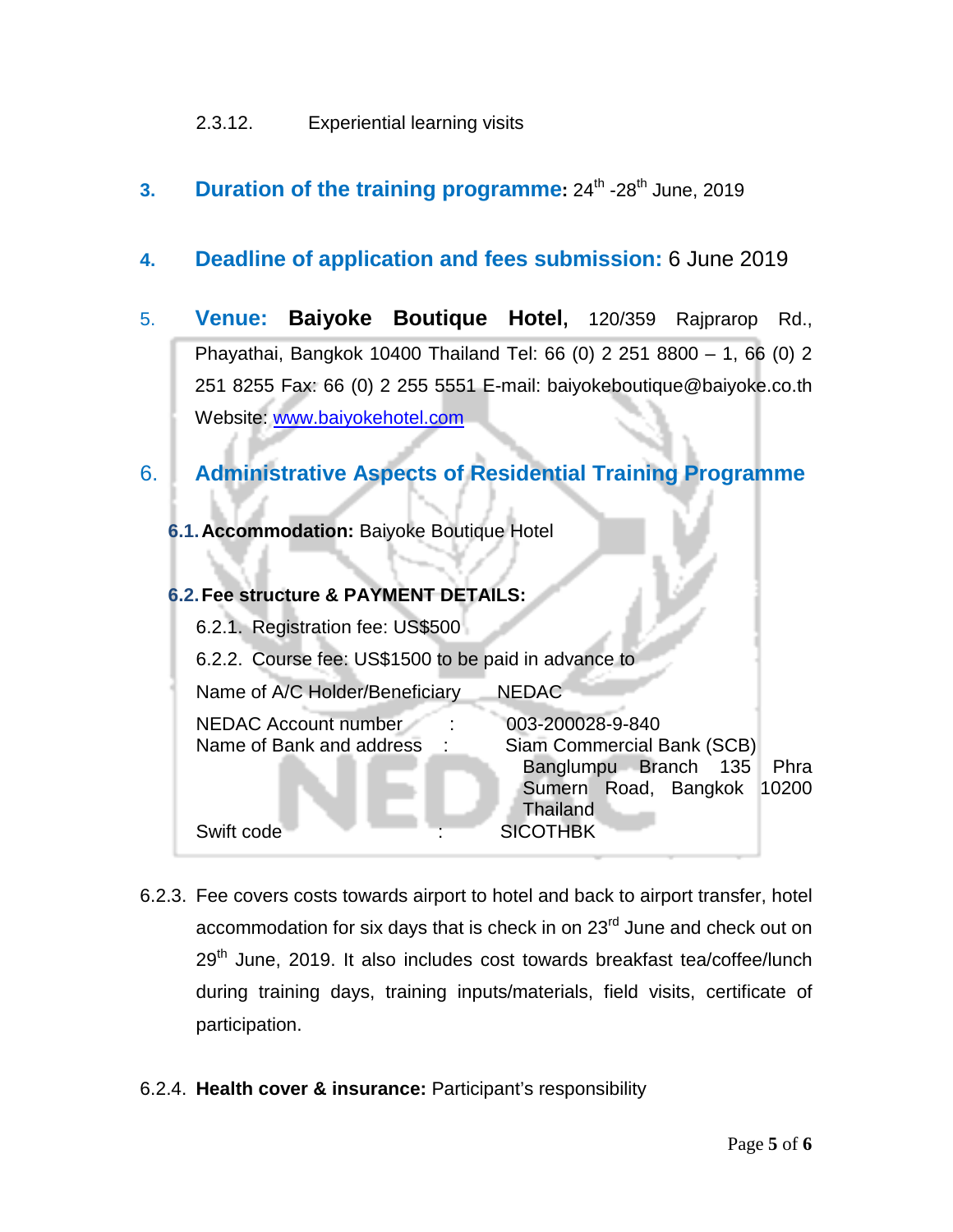6.2.5. **Visa:** Participant's responsibility

#### 6.2.6. **Travel to & from Bangkok:** Participant's responsibility

#### 7. **Contact Details**

**Course Coordinator**: Dr.Nibedita Majhi, Senior Research Officer, Network for the Development of Agricultural Cooperatives in Asia and the Pacific (NEDAC), Office of Chairman NEDAC, NCDC, 4 Siri Institutional Area, Hauz Khas, New Delhi-110016. Email: [chairmanoffice@nedac.info](mailto:chairmanoffice@nedac.info) Telephone: +917683997307

**Associate Course Coordinator**: Mr. W.I. Khan, Programme Advisor, NEDAC, FAO Annex Building 202/1 Larn Luang Road, Klong Mahanak Sub District, Pomprabsattruphai District, Bangkok 10100 Email: [nedac.th@gmail.com](mailto:nedac.th@gmail.com) Telephone: +6622822935

Website: [www.nedac.info](http://www.nedac.info/)